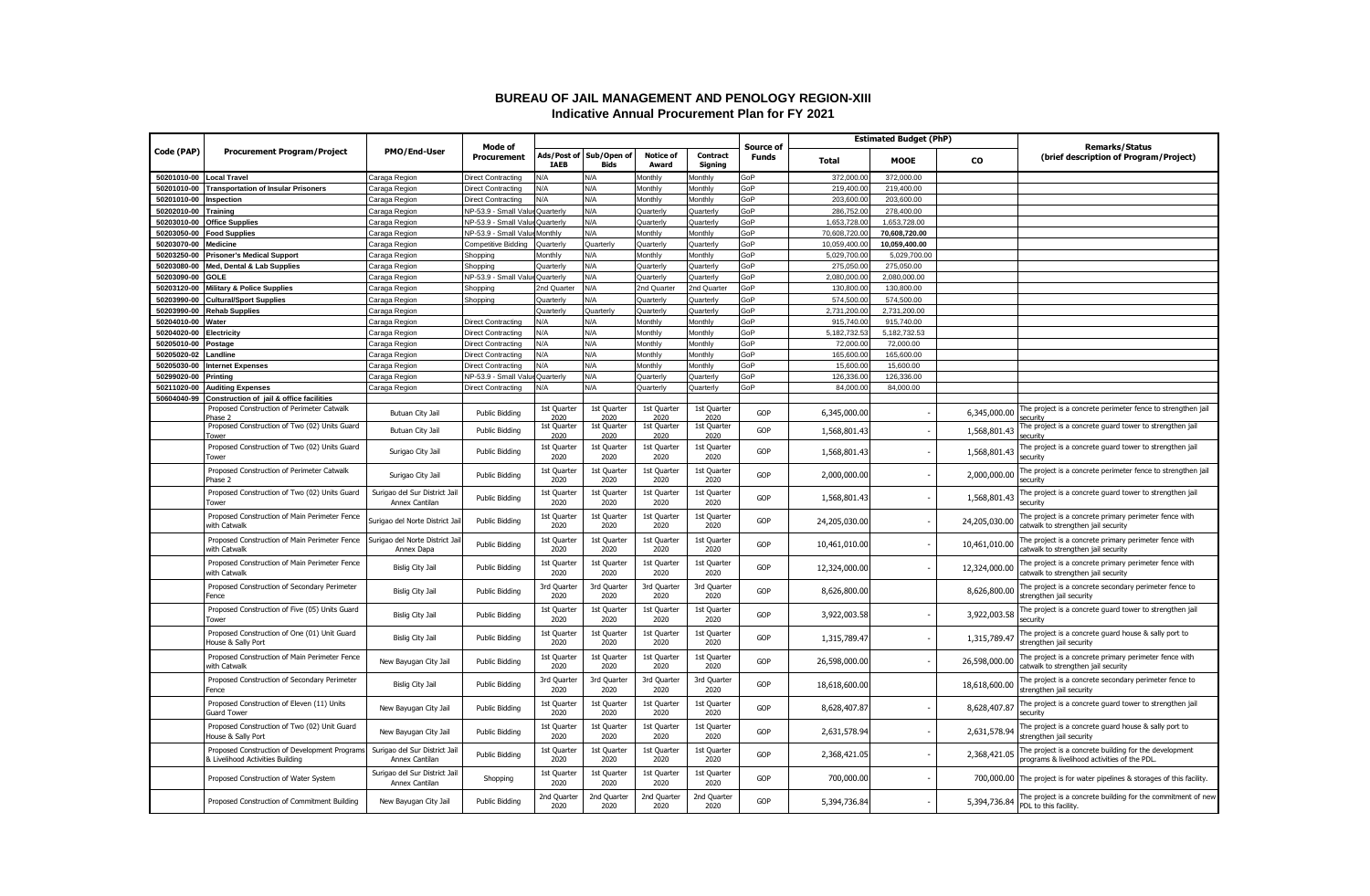| Proposed Construction of Visitation Building                                      | New Bayugan City Jail                         | <b>Public Bidding</b> | 3rd Quarter<br>2020 | 3rd Quarter<br>2020 | 3rd Quarter<br>2020 | 3rd Quarter<br>2020 | GOP | 7,631,578.95  |                          | 7,631,578.95  | The project is a concrete building for the comfort of PDL<br>visitors on this facility.                                                                                    |
|-----------------------------------------------------------------------------------|-----------------------------------------------|-----------------------|---------------------|---------------------|---------------------|---------------------|-----|---------------|--------------------------|---------------|----------------------------------------------------------------------------------------------------------------------------------------------------------------------------|
| Proposed Construction of Health Services<br><b>Building</b>                       | New Bayugan City Jail                         | <b>Public Bidding</b> | 2nd Quarter<br>2020 | 2nd Quarter<br>2020 | 2nd Quarter<br>2020 | 2nd Quarter<br>2020 | GOP | 1,743,421.05  |                          | 1,743,421.05  | The project is a concrete building for the needs of health<br>services of PDL on this facility.                                                                            |
| Proposed Construction of Food Services Building                                   | New Bayugan City Jail                         | Public Bidding        | 2nd Quarter<br>2020 | 2nd Quarter<br>2020 | 2nd Quarter<br>2020 | 2nd Quarter<br>2020 | GOP | 2,653,508.77  | $\overline{\phantom{a}}$ | 2,653,508.77  | The project is a concrete building for the needs of health<br>services of PDL on this facility.                                                                            |
| Proposed Construction of Development Programs<br>& Livelihood Activities Building | New Bayugan City Jail                         | Public Bidding        | 3rd Quarter<br>2020 | 3rd Quarter<br>2020 | 3rd Quarter<br>2020 | 3rd Quarter<br>2020 | GOP | 11,684,210.53 | $\overline{\phantom{a}}$ | 11,684,210.53 | The project is a concrete building for the development<br>programs & livelihood activities of the PDL.                                                                     |
| Proposed Construction of Administration Building                                  | New Bayugan City Jail                         | Public Bidding        | 1st Quarter<br>2020 | 1st Quarter<br>2020 | 1st Quarter<br>2020 | 1st Quarter<br>2020 | GOP | 9,620,175.44  | $\overline{\phantom{a}}$ |               | 9,620,175.44 The project is a concrete building for BJMP personnel.                                                                                                        |
| Proposed Construction of Essential Services<br><b>Building/Structures</b>         | New Bayugan City Jail                         | <b>Public Bidding</b> | 1st Quarter<br>2020 | 1st Quarter<br>2020 | 1st Quarter<br>2020 | 1st Quarter<br>2020 | GOP | 6,000,000.00  | $\overline{\phantom{a}}$ | 6,000,000.00  | The project are for the essential services that are needed by<br>the PDL such water supply & storages, power room & its<br>components, etc. of this facility.              |
| Proposed Construction of Solid Waste<br>Management Structure                      | New Bayugan City Jail                         | Shopping              | 3rd Quarter<br>2020 | 3rd Quarter<br>2020 | 3rd Quarter<br>2020 | 3rd Quarter<br>2020 | GOP | 500,000.00    |                          |               | 500,000,00 The project is for the solid waste disposal area of this facility.                                                                                              |
| Proposed Construction of Commitment Building                                      | New Bislig City Jail                          | <b>Public Bidding</b> | 2nd Quarter<br>2020 | 2nd Quarte<br>2020  | 2nd Quarter<br>2020 | 2nd Quarter<br>2020 | GOP | 5,394,736.84  |                          | 5,394,736.84  | The project is a concrete building for the commitment of new<br>PDL to this facility.                                                                                      |
| Proposed Construction of Visitation Building                                      | New Bislig City Jail                          | <b>Public Bidding</b> | 3rd Quarter<br>2020 | 3rd Quarter<br>2020 | 3rd Quarter<br>2020 | 3rd Quarter<br>2020 | GOP | 7,631,578.95  |                          | 7,631,578.95  | The project is a concrete building for the comfort of PDL<br>visitors on this facility.                                                                                    |
| Proposed Construction of Health Services<br><b>Building</b>                       | New Bislig City Jail                          | <b>Public Bidding</b> | 2nd Quarter<br>2020 | 2nd Quarter<br>2020 | 2nd Quarter<br>2020 | 2nd Quarter<br>2020 | GOP | 1,743,421.05  |                          | 1,743,421.05  | The project is a concrete building for the needs of health<br>services of PDL on this facility.                                                                            |
| Proposed Construction of Food Services Building                                   | New Bislig City Jail                          | <b>Public Bidding</b> | 2nd Quarter<br>2020 | 2nd Quarter<br>2020 | 2nd Quarter<br>2020 | 2nd Quarter<br>2020 | GOP | 2,653,508.77  | $\overline{\phantom{a}}$ | 2,653,508.7   | The project is a concrete building for the needs of health<br>services of PDL on this facility.                                                                            |
| Proposed Construction of Development Programs<br>& Livelihood Activities Building | New Bislig City Jail                          | <b>Public Bidding</b> | 3rd Quarter<br>2020 | 3rd Quarter<br>2020 | 3rd Quarter<br>2020 | 3rd Quarter<br>2020 | GOP | 11,684,210.53 |                          | 11,684,210.53 | The project is a concrete building for the development<br>programs & livelihood activities of the PDL.                                                                     |
| Proposed Construction of Administration Building                                  | New Bislig City Jail                          | <b>Public Bidding</b> | 1st Quarter<br>2020 | 1st Quarter<br>2020 | 1st Quarter<br>2020 | 1st Quarter<br>2020 | GOP | 9,620,175.44  |                          |               | 9,620,175.44 The project is a concrete building for BJMP personnel.                                                                                                        |
| Proposed Construction of Essential Services<br><b>Building/Structures</b>         | New Bislig City Jail                          | <b>Public Bidding</b> | 1st Quarter<br>2020 | 1st Quarter<br>2020 | 1st Quarter<br>2020 | 1st Quarter<br>2020 | GOP | 6,000,000.00  |                          |               | The project are for the essential services that are needed by<br>6,000,000.00 the PDL such water supply & storages, power room & its<br>components, etc. of this facility. |
| Proposed Construction of Solid Waste<br>Management Structure                      | New Bislig City Jail                          | Shopping              | 3rd Quarter<br>2020 | 3rd Quarter<br>2020 | 3rd Quarter<br>2020 | 3rd Quarter<br>2020 | GOP | 500,000.00    |                          |               | 500,000.00 The project is for the solid waste disposal area of this facility.                                                                                              |
| Proposed Construction of Secondary Perimeter<br>Fence                             | Surigao del Norte District Jail<br>Annex Dapa | <b>Public Bidding</b> | 1st Quarter<br>2020 | 1st Quarter<br>2020 | 1st Quarter<br>2020 | 1st Quarter<br>2020 | GOP | 7,322,707.00  |                          | 7,322,707.00  | The project is a concrete secondary perimeter fence to<br>strengthen jail security                                                                                         |
| Proposed Construction of Five (05) Units Guard<br>Tower                           | Surigao del Norte District Jail<br>Annex Dapa | <b>Public Bidding</b> | 1st Quarter<br>2020 | 1st Quarter<br>2020 | 1st Quarter<br>2020 | 1st Quarter<br>2020 | GOP | 3,922,003.58  |                          | 3,922,003.58  | The project is a concrete quard tower to strengthen jail<br>security                                                                                                       |
| Proposed Construction of One (01) Unit Guard<br>House & Sally Port                | Surigao del Norte District Jail<br>Annex Dapa | <b>Public Bidding</b> | 1st Quarter<br>2020 | 1st Quarter<br>2020 | 1st Quarter<br>2020 | 1st Quarter<br>2020 | GOP | 1,315,789.47  |                          | 1,315,789.47  | The project is a concrete guard house & sally port to<br>strengthen jail security                                                                                          |
| Proposed Construction of Commitment Building                                      | Surigao del Norte District Jail<br>Annex Dapa | <b>Public Bidding</b> | 2nd Quarter<br>2020 | 2nd Quarte<br>2020  | 2nd Quarter<br>2020 | 2nd Quarter<br>2020 | GOP | 5,394,736.84  |                          | 5,394,736.84  | The project is a concrete building for the commitment of new<br>PDL to this facility.                                                                                      |
| Proposed Construction of Visitation Building                                      | Surigao del Norte District Jail<br>Annex Dapa | <b>Public Bidding</b> | 3rd Quarter<br>2020 | 3rd Quarter<br>2020 | 3rd Quarter<br>2020 | 3rd Quarter<br>2020 | GOP | 7,631,578.95  |                          | 7,631,578.95  | The project is a concrete building for the comfort of PDL<br>visitors on this facility.                                                                                    |
| Proposed Construction of Health Services<br><b>Building</b>                       | Surigao del Norte District Jail<br>Annex Dapa | <b>Public Bidding</b> | 2nd Quarter<br>2020 | 2nd Quarter<br>2020 | 2nd Quarter<br>2020 | 2nd Quarter<br>2020 | GOP | 1,743,421.05  |                          | 1,743,421.05  | The project is a concrete building for the needs of health<br>services of PDL on this facility.                                                                            |